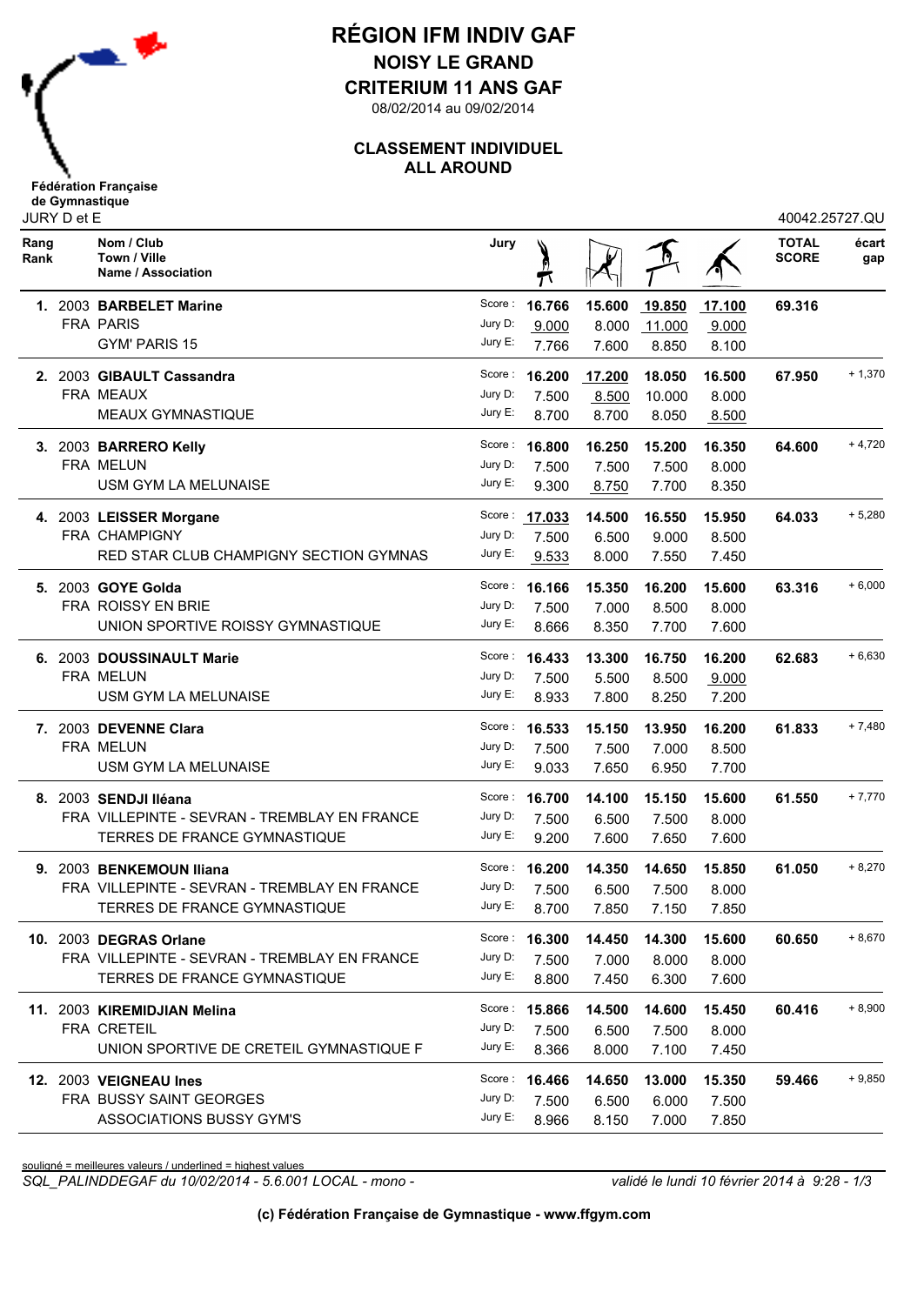

### **RÉGION IFM INDIV GAF NOISY LE GRAND**

**CRITERIUM 11 ANS GAF**

08/02/2014 au 09/02/2014

#### **CLASSEMENT INDIVIDUEL ALL AROUND**

| <b>Fédération Française</b> |  |
|-----------------------------|--|
| de Gymnastique              |  |
| JURY D et E                 |  |

|              | JURY D et E |                                                             |         |                      |                     |        |         |                              | 40042.25727.QU |
|--------------|-------------|-------------------------------------------------------------|---------|----------------------|---------------------|--------|---------|------------------------------|----------------|
| Rang<br>Rank |             | Nom / Club<br>Town / Ville<br>Name / Association            | Jury    |                      |                     |        |         | <b>TOTAL</b><br><b>SCORE</b> | écart<br>gap   |
|              |             | 13. 2003 CLOAREC Mathilde                                   | Score : | 16.166               | 14.300              | 12.950 | 16.000  | 59.416                       | $+9,900$       |
|              |             | FRA MONTREUIL                                               | Jury D: | 7.500                | 6.500               | 8.500  | 8.000   |                              |                |
|              |             | RED STAR CLUB MONTREUIL GYMNASTIQUE                         | Jury E: | 8.666                | 7.800               | 4.450  | 8.000   |                              |                |
|              |             | 14. 2003 MALET Coralie                                      |         | Score: 16.233        | 14.400              | 13.000 | 15.550  | 59.183                       | $+10,130$      |
|              |             | FRA BUSSY SAINT GEORGES                                     | Jury D: | 7.500                | 6.500               | 6.000  | 8.000   |                              |                |
|              |             | <b>ASSOCIATIONS BUSSY GYM'S</b>                             | Jury E: | 8.733                | 7.900               | 7.000  | 7.550   |                              |                |
|              |             | 15. 2003 GONCALVES Ambre-Marie                              |         | Score: <b>16.333</b> | 13.550              | 13.300 | 15,600  | 58.783                       | $+10,530$      |
|              |             | FRA MITRY MORY                                              | Jury D: | 7.500                | 6.500               | 8.500  | 8.500   |                              |                |
|              |             | UNION SPORTIVE DE LA JEUNESSE DE MITRY M                    | Jury E: | 8.833                | 7.050               | 4.800  | 7.100   |                              |                |
|              |             | 16. 2003 KHARBACH Inès                                      |         | Score: 15.966        | 14.250              | 15.950 | 11.950  | 58.116                       | $+ 11,200$     |
|              |             | FRA CHAMPIGNY                                               | Jury D: | 7.500                | 6.500               | 8.500  | 7.000   |                              |                |
|              |             | RED STAR CLUB CHAMPIGNY SECTION GYMNAS                      | Jury E: | 8.466                | 7.750               | 7.450  | 5.050   |                              |                |
|              |             |                                                             | Pena.:  |                      |                     |        | $-0,10$ |                              |                |
|              |             | 17. 2003 SAFSAF Maha                                        | Score : | 16.533               | 14.300              | 13.000 | 14.200  | 58.033                       | $+ 11,280$     |
|              |             | <b>FRA SUCY EN BRIE</b>                                     | Jury D: | 7.500                | 6.500               | 7.500  | 6.500   |                              |                |
|              |             | ESPACE SPORTIF DE SUCY EN BRIE                              | Jury E: | 9.033                | 7.800               | 5.500  | 7.700   |                              |                |
|              |             | 18. 2003 JACQUET Ylonna                                     |         | Score: 16.233        | 14.150              | 13.600 | 13.200  | 57.183                       | $+12,130$      |
|              |             | FRA LE PLESSIS TREVISE                                      | Jury D: | 7.500                | 6.500               | 6.000  | 6.500   |                              |                |
|              |             | <b>GYMNASTIQUE CLUB DU PLESSIS-TREVISE</b>                  | Jury E: | 8.733                | 7.650               | 7.600  | 6.700   |                              |                |
| 19.          |             | 2003 O'HANLON Colleen                                       |         | Score: 15.933        | 13.850              | 14.100 | 13.050  | 56.933                       | $+12,380$      |
|              |             | FRA COMBS LA VILLE                                          | Jury D: | 7.500                | 5.500               | 5.000  | 6.500   |                              |                |
|              |             | CLUB ATHLETIQUE COMBS LA VILLE GYMNASTI                     | Jury E: | 8.433                | 8.350               | 9.100  | 6.550   |                              |                |
|              |             | 20. 2003 BUFFIN Ilana                                       | Score:  | 15.766               | 13.600              | 13.350 | 13.800  | 56.516                       | $+12,800$      |
|              |             | FRA CHAMPIGNY                                               | Jury D: | 7.500                | 6.500               | 8.000  | 6.500   |                              |                |
|              |             | RED STAR CLUB CHAMPIGNY SECTION GYMNAS                      | Jury E: | 8.266                | 7.100               | 5.350  | 7.300   |                              |                |
|              |             | 21. 2003 SACONNEY Jeanne                                    |         | Score: 16,300        | 11.700              | 13.350 | 14.300  | 55.650                       | $+13,670$      |
|              |             | FRA PARIS                                                   |         |                      | Jury D: 7.500 4.000 | 5.000  | 6.500   |                              |                |
|              |             | GYM' PARIS 15                                               | Jury E: | 8.800                | 7.700               | 8.350  | 7.800   |                              |                |
|              |             | 22. 2003 VISCARDI Louane                                    |         | Score: 16.033        | 14.200              | 10.950 | 12.700  | 53.883                       | $+15,430$      |
|              |             | FRA MITRY MORY                                              | Jury D: | 7.500                | 6.500               | 5.000  | 6.000   |                              |                |
|              |             | UNION SPORTIVE DE LA JEUNESSE DE MITRY M                    | Jury E: | 8.533                | 7.700               | 5.950  | 6.700   |                              |                |
|              |             | 23. 2003 RENAUD Pauline                                     |         | Score: 15.933        | 12.150              | 12.550 | 13.200  | 53.833                       | $+15,480$      |
|              |             | FRA NEUILLY SUR MARNE                                       | Jury D: | 7.500                | 3.500               | 7.000  | 5.500   |                              |                |
|              |             | CLUB GYMNIQUE DE NEUILLY SUR MARNE                          | Jury E: | 8.433                | 8.650               | 5.550  | 7.700   |                              |                |
|              |             | 24. 2003 LASERRE Margot                                     |         | Score: 15.566        | 11.900              | 12.700 | 13.150  | 53.316                       | $+16,000$      |
|              |             | FRA PARIS                                                   | Jury D: | 7.500                | 4.000               | 5.500  | 5.500   |                              |                |
|              |             | <b>GYM' PARIS 15</b>                                        | Jury E: | 8.066                | 7.900               | 7.200  | 7.650   |                              |                |
|              |             | souligné = meilleures valeurs / underlined = highest values |         |                      |                     |        |         |                              |                |

*SQL\_PALINDDEGAF du 10/02/2014 - 5.6.001 LOCAL - mono - validé le lundi 10 février 2014 à 9:28 - 2/3*